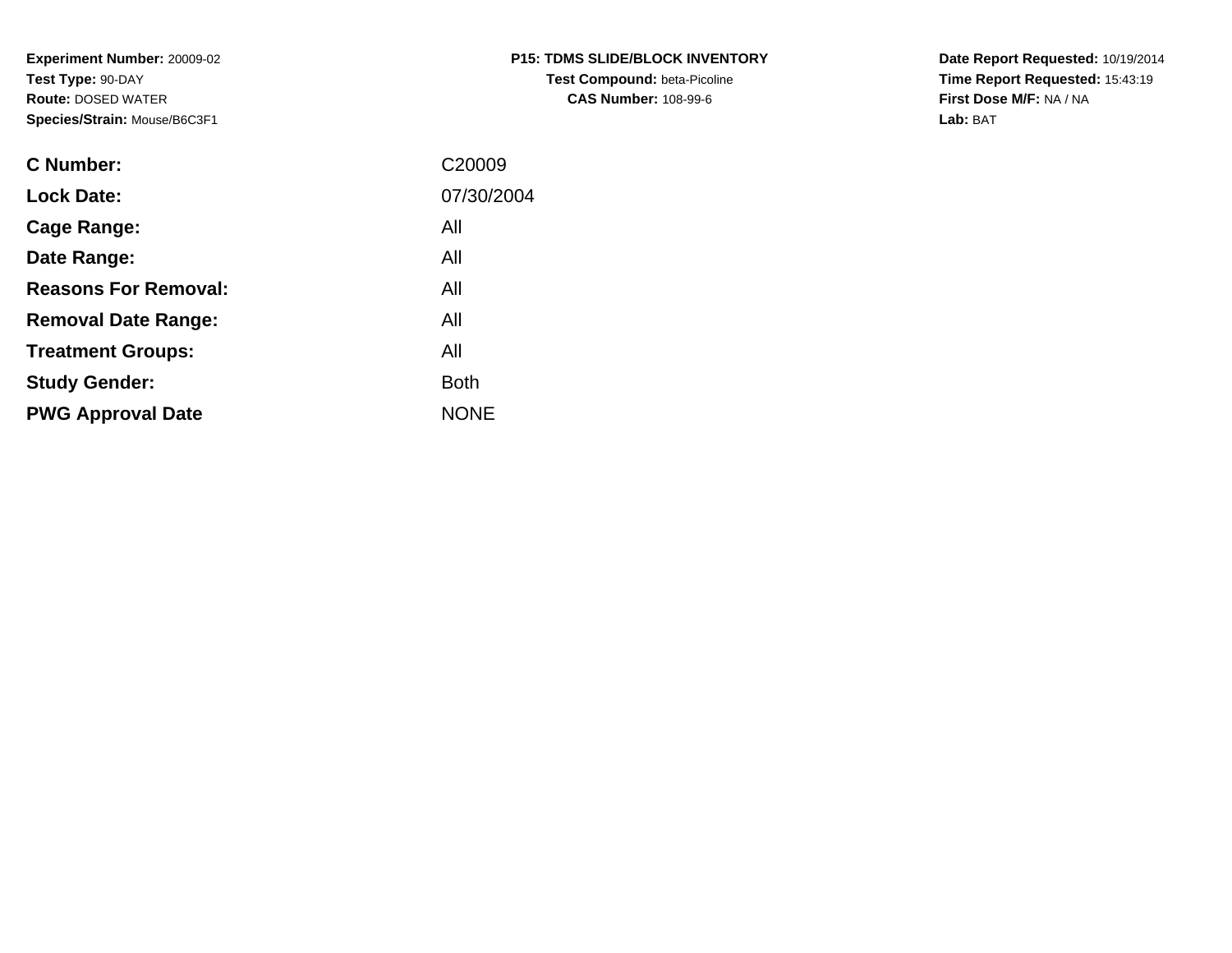**Test Type:** 90-DAY

10

**Route:** DOSED WATER

**Species/Strain:** Mouse/B6C3F1

# **P15: TDMS SLIDE/BLOCK INVENTORYTest Compound:** beta-Picoline

**CAS Number:** 108-99-6

**Date Report Requested:** 10/19/2014**Time Report Requested:** 15:43:19**First Dose M/F:** NA / NA**Lab:** BAT

| <b>SPECIES: Mouse</b>       |                          |                               | <b>STRAIN: B6C3F1</b>    |                          |                             | <b>SEX: MALE</b> | <b>DOSE LEVEL: 0</b> | MG/L |
|-----------------------------|--------------------------|-------------------------------|--------------------------|--------------------------|-----------------------------|------------------|----------------------|------|
| <b>CID</b><br><b>NUMBER</b> | INDIVIDUAL<br>ANIMAL NO. | <b>HISTO</b><br><b>NUMBER</b> | NMBR OF<br><b>SLIDES</b> | NMBR OF<br><b>BLOCKS</b> | <b>WET</b><br><b>TISSUE</b> |                  |                      |      |
|                             | 00001                    | 0406769                       |                          |                          | Y N                         |                  |                      |      |
| 2                           | 00002                    | 0406770                       |                          |                          | Y N                         |                  |                      |      |
| 3                           | 00003                    | 0406771                       |                          |                          | Y N                         |                  |                      |      |
| 4                           | 00004                    | 0406772                       |                          |                          | Y N                         |                  |                      |      |
| 5                           | 00005                    | 0406773                       |                          |                          | Y N                         |                  |                      |      |
| 6                           | 00006                    | 0406774                       | .                        |                          | Y N                         |                  |                      |      |
| $\overline{7}$              | 00007                    | 0406775                       | .                        |                          | Y N                         |                  |                      |      |
| 8                           | 00008                    | 0406776                       |                          |                          | Y N                         |                  |                      |      |
| 9                           | 00009                    | 0406777                       | .                        |                          | Y N                         |                  |                      |      |

 IN MY OPINION THIS MATERIAL IS OF SUFFICIENT QUALITY TO BE RETAINED IN THECARCINOGENESIS REPOSITORY UNLESS THE MATERIAL IS MARKED WITH AN ASTERISK

REVIEWED BY REPOSITORY SUPERVISOR

<sup>00010</sup> <sup>0406778</sup> ................ ................ Y N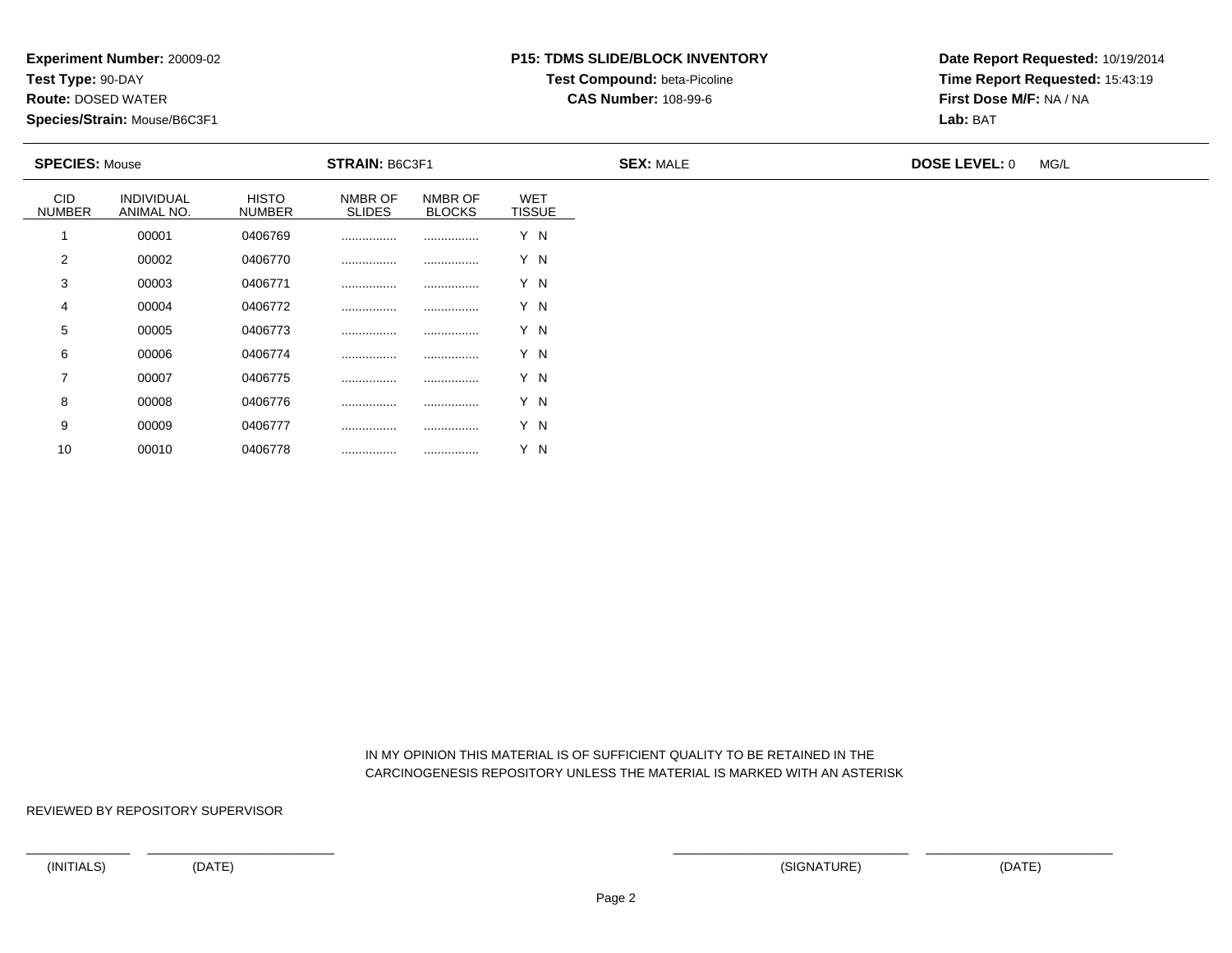**Test Type:** 90-DAY

20

**Route:** DOSED WATER

**Species/Strain:** Mouse/B6C3F1

# **P15: TDMS SLIDE/BLOCK INVENTORYTest Compound:** beta-Picoline

**CAS Number:** 108-99-6

**Date Report Requested:** 10/19/2014**Time Report Requested:** 15:43:19**First Dose M/F:** NA / NA**Lab:** BAT

| <b>SPECIES: Mouse</b>       |                          |                               | <b>STRAIN: B6C3F1</b>    |                          |                      | <b>SEX: MALE</b> | <b>DOSE LEVEL: 78</b><br>MG/L |
|-----------------------------|--------------------------|-------------------------------|--------------------------|--------------------------|----------------------|------------------|-------------------------------|
| <b>CID</b><br><b>NUMBER</b> | INDIVIDUAL<br>ANIMAL NO. | <b>HISTO</b><br><b>NUMBER</b> | NMBR OF<br><b>SLIDES</b> | NMBR OF<br><b>BLOCKS</b> | WET<br><b>TISSUE</b> |                  |                               |
| 11                          | 00011                    | 0406779                       |                          |                          | Y N                  |                  |                               |
| 12                          | 00012                    | 0406780                       |                          |                          | Y N                  |                  |                               |
| 13                          | 00013                    | 0406781                       |                          |                          | Y N                  |                  |                               |
| 14                          | 00014                    | 0406782                       |                          |                          | Y N                  |                  |                               |
| 15                          | 00015                    | 0406783                       |                          |                          | Y N                  |                  |                               |
| 16                          | 00016                    | 0406784                       |                          |                          | Y N                  |                  |                               |
| 17                          | 00017                    | 0406785                       |                          |                          | Y N                  |                  |                               |
| 18                          | 00018                    | 0406786                       |                          |                          | Y N                  |                  |                               |
| 19                          | 00019                    | 0406787                       |                          |                          | Y N                  |                  |                               |

 IN MY OPINION THIS MATERIAL IS OF SUFFICIENT QUALITY TO BE RETAINED IN THECARCINOGENESIS REPOSITORY UNLESS THE MATERIAL IS MARKED WITH AN ASTERISK

REVIEWED BY REPOSITORY SUPERVISOR

<sup>00020</sup> <sup>0406788</sup> ................ ................ Y N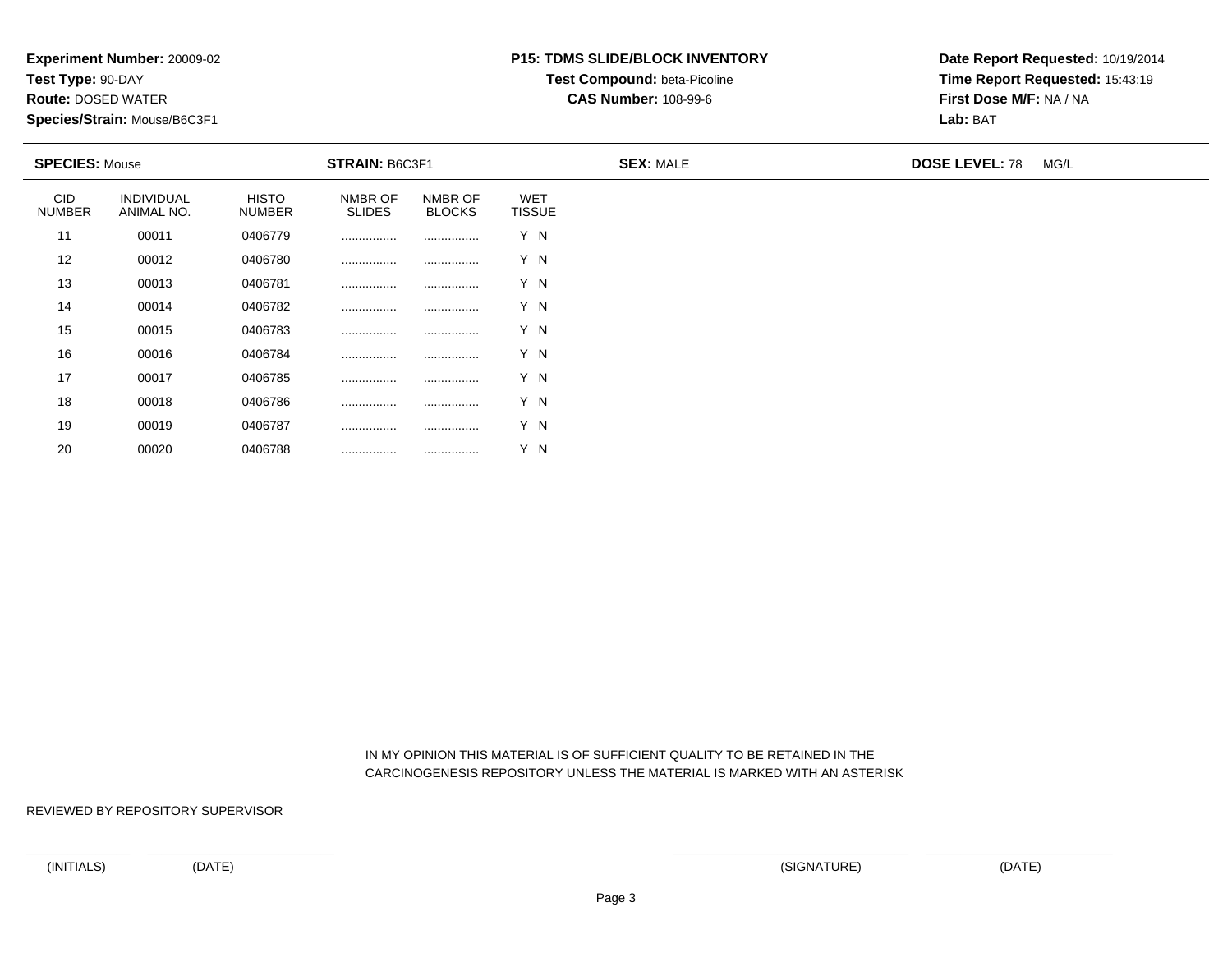**Test Type:** 90-DAY

30

**Route:** DOSED WATER

**Species/Strain:** Mouse/B6C3F1

# **P15: TDMS SLIDE/BLOCK INVENTORYTest Compound:** beta-Picoline

**CAS Number:** 108-99-6

**Date Report Requested:** 10/19/2014**Time Report Requested:** 15:43:19**First Dose M/F:** NA / NA**Lab:** BAT

| <b>SPECIES: Mouse</b> |                          |                               | <b>STRAIN: B6C3F1</b>    |                          |                             | <b>SEX: MALE</b> | DOSE LEVEL: 156 MG/L |
|-----------------------|--------------------------|-------------------------------|--------------------------|--------------------------|-----------------------------|------------------|----------------------|
| CID<br><b>NUMBER</b>  | INDIVIDUAL<br>ANIMAL NO. | <b>HISTO</b><br><b>NUMBER</b> | NMBR OF<br><b>SLIDES</b> | NMBR OF<br><b>BLOCKS</b> | <b>WET</b><br><b>TISSUE</b> |                  |                      |
| 21                    | 00021                    | 0406789                       |                          |                          | Y N                         |                  |                      |
| 22                    | 00022                    | 0406790                       |                          |                          | Y N                         |                  |                      |
| 23                    | 00023                    | 0406791                       |                          |                          | Y N                         |                  |                      |
| 24                    | 00024                    | 0406792                       |                          |                          | Y N                         |                  |                      |
| 25                    | 00025                    | 0406793                       |                          |                          | Y N                         |                  |                      |
| 26                    | 00026                    | 0406794                       |                          |                          | Y N                         |                  |                      |
| 27                    | 00027                    | 0406795                       |                          |                          | Y N                         |                  |                      |
| 28                    | 00028                    | 0406796                       |                          |                          | Y N                         |                  |                      |
| 29                    | 00029                    | 0406797                       |                          |                          | Y N                         |                  |                      |

 IN MY OPINION THIS MATERIAL IS OF SUFFICIENT QUALITY TO BE RETAINED IN THECARCINOGENESIS REPOSITORY UNLESS THE MATERIAL IS MARKED WITH AN ASTERISK

REVIEWED BY REPOSITORY SUPERVISOR

<sup>00030</sup> <sup>0406798</sup> ................ ................ Y N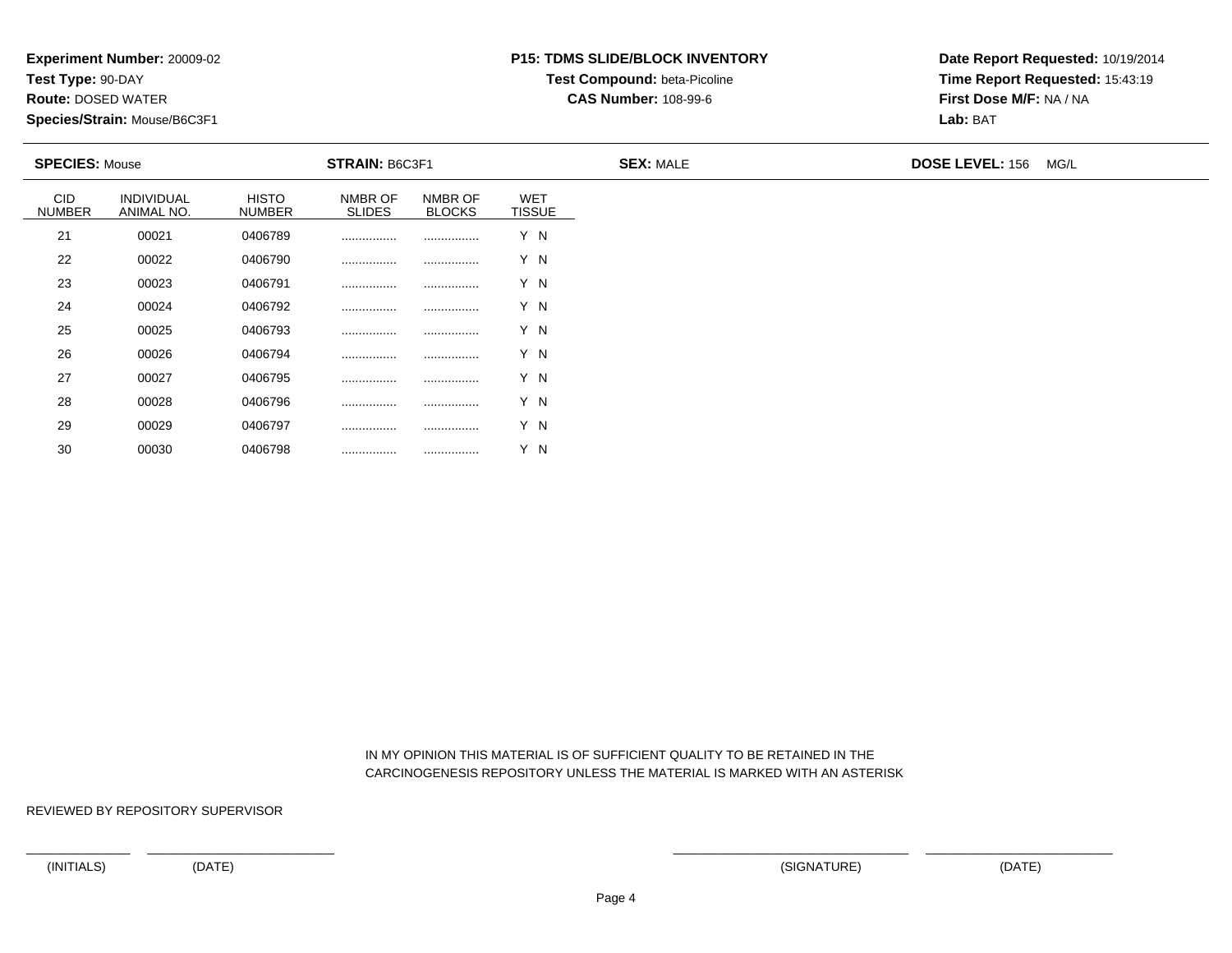**Test Type:** 90-DAY

40

**Route:** DOSED WATER

**Species/Strain:** Mouse/B6C3F1

# **P15: TDMS SLIDE/BLOCK INVENTORYTest Compound:** beta-Picoline

**CAS Number:** 108-99-6

**Date Report Requested:** 10/19/2014**Time Report Requested:** 15:43:19**First Dose M/F:** NA / NA**Lab:** BAT

| <b>SPECIES: Mouse</b> |                          |                               | <b>STRAIN: B6C3F1</b>    |                          |                             | <b>SEX: MALE</b> | DOSE LEVEL: 312 MG/L |
|-----------------------|--------------------------|-------------------------------|--------------------------|--------------------------|-----------------------------|------------------|----------------------|
| CID<br><b>NUMBER</b>  | INDIVIDUAL<br>ANIMAL NO. | <b>HISTO</b><br><b>NUMBER</b> | NMBR OF<br><b>SLIDES</b> | NMBR OF<br><b>BLOCKS</b> | <b>WET</b><br><b>TISSUE</b> |                  |                      |
| 31                    | 00031                    | 0406799                       |                          |                          | Y N                         |                  |                      |
| 32                    | 00032                    | 0406800                       |                          |                          | Y N                         |                  |                      |
| 33                    | 00033                    | 0406801                       |                          |                          | Y N                         |                  |                      |
| 34                    | 00034                    | 0406802                       |                          |                          | Y N                         |                  |                      |
| 35                    | 00035                    | 0406803                       |                          |                          | Y N                         |                  |                      |
| 36                    | 00036                    | 0406804                       |                          |                          | Y N                         |                  |                      |
| 37                    | 00037                    | 0406805                       |                          |                          | Y N                         |                  |                      |
| 38                    | 00038                    | 0406806                       |                          |                          | Y N                         |                  |                      |
| 39                    | 00039                    | 0406807                       |                          |                          | Y N                         |                  |                      |

 IN MY OPINION THIS MATERIAL IS OF SUFFICIENT QUALITY TO BE RETAINED IN THECARCINOGENESIS REPOSITORY UNLESS THE MATERIAL IS MARKED WITH AN ASTERISK

REVIEWED BY REPOSITORY SUPERVISOR

<sup>00040</sup> <sup>0406808</sup> ................ ................ Y N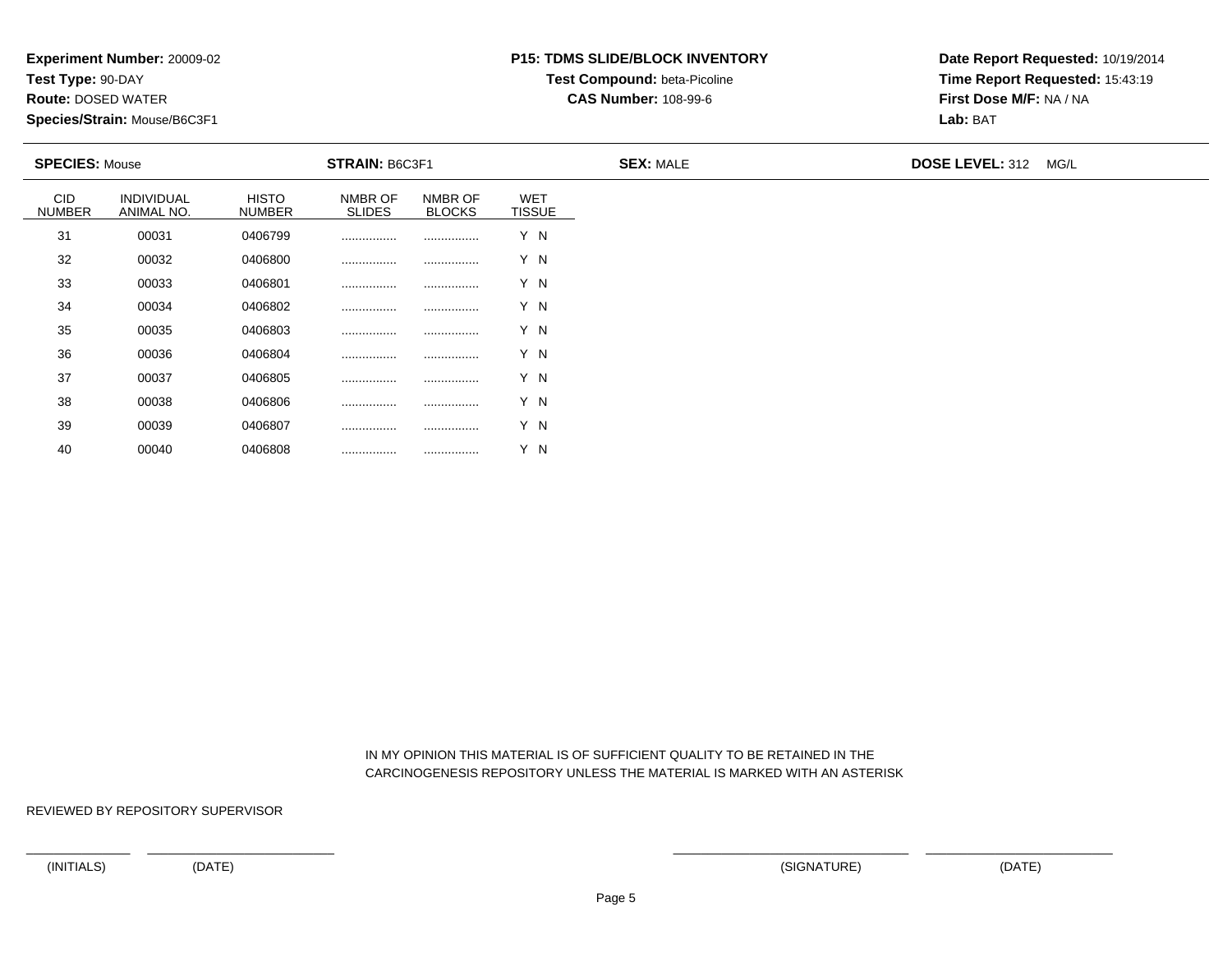**Test Type:** 90-DAY

50

**Route:** DOSED WATER

**Species/Strain:** Mouse/B6C3F1

# **P15: TDMS SLIDE/BLOCK INVENTORYTest Compound:** beta-Picoline

**CAS Number:** 108-99-6

**Date Report Requested:** 10/19/2014**Time Report Requested:** 15:43:19**First Dose M/F:** NA / NA**Lab:** BAT

| <b>SPECIES: Mouse</b>       |                          |                               | <b>STRAIN: B6C3F1</b>    |                          |                             | <b>SEX: MALE</b> | DOSE LEVEL: 625 MG/L |  |
|-----------------------------|--------------------------|-------------------------------|--------------------------|--------------------------|-----------------------------|------------------|----------------------|--|
| <b>CID</b><br><b>NUMBER</b> | INDIVIDUAL<br>ANIMAL NO. | <b>HISTO</b><br><b>NUMBER</b> | NMBR OF<br><b>SLIDES</b> | NMBR OF<br><b>BLOCKS</b> | <b>WET</b><br><b>TISSUE</b> |                  |                      |  |
| 41                          | 00041                    | 0406809                       | .                        |                          | Y N                         |                  |                      |  |
| 42                          | 00042                    | 0406810                       |                          |                          | Y N                         |                  |                      |  |
| 43                          | 00043                    | 0406811                       |                          |                          | Y N                         |                  |                      |  |
| 44                          | 00044                    | 0406812                       |                          |                          | Y N                         |                  |                      |  |
| 45                          | 00045                    | 0406813                       | .                        |                          | Y N                         |                  |                      |  |
| 46                          | 00046                    | 0406814                       | .                        |                          | Y N                         |                  |                      |  |
| 47                          | 00047                    | 0406815                       | .                        |                          | Y N                         |                  |                      |  |
| 48                          | 00048                    | 0406816                       | .                        |                          | Y N                         |                  |                      |  |
| 49                          | 00049                    | 0406817                       |                          |                          | Y N                         |                  |                      |  |

 IN MY OPINION THIS MATERIAL IS OF SUFFICIENT QUALITY TO BE RETAINED IN THECARCINOGENESIS REPOSITORY UNLESS THE MATERIAL IS MARKED WITH AN ASTERISK

REVIEWED BY REPOSITORY SUPERVISOR

<sup>00050</sup> <sup>0406818</sup> ................ ................ Y N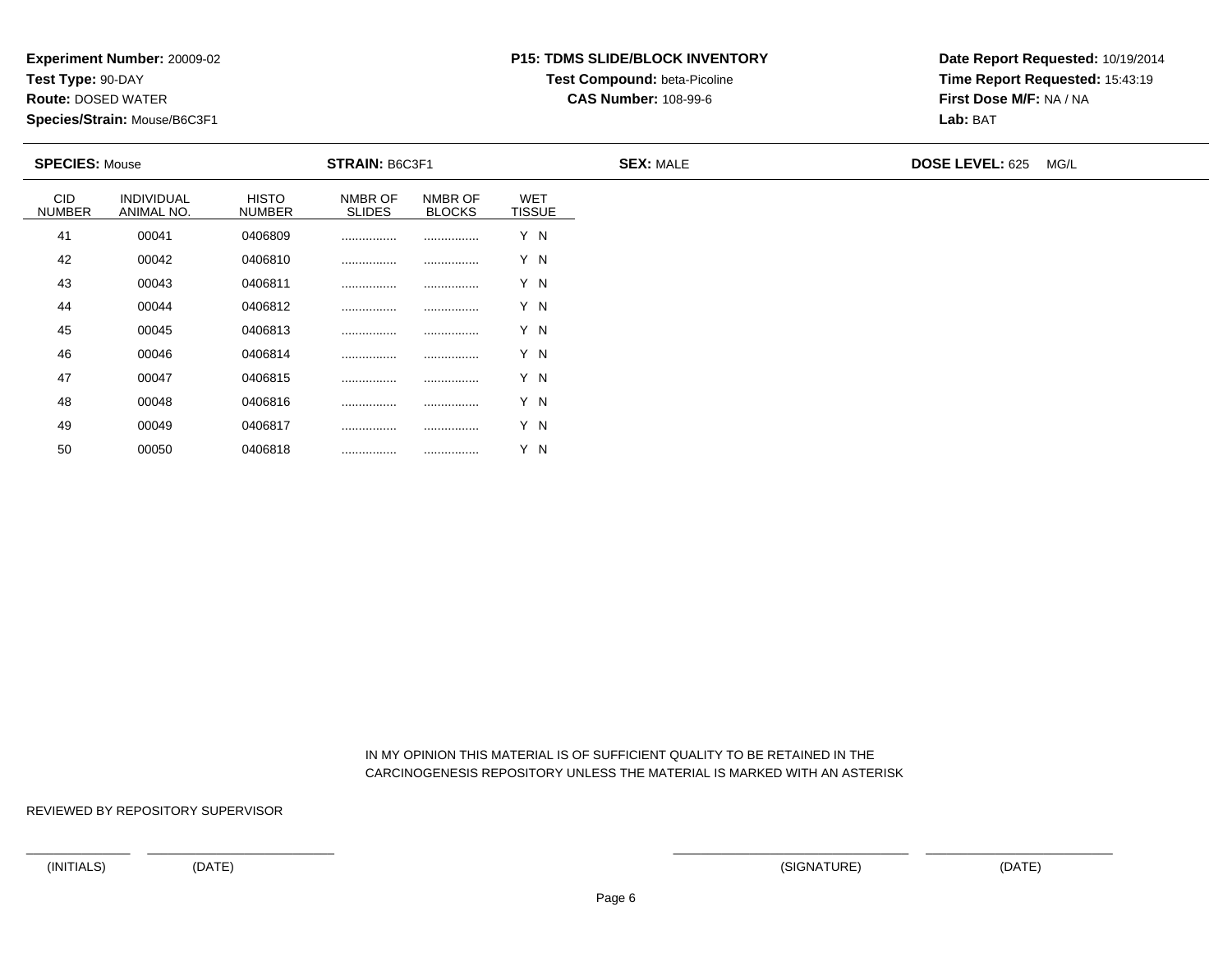**Test Type:** 90-DAY

60

**Route:** DOSED WATER

**Species/Strain:** Mouse/B6C3F1

# **P15: TDMS SLIDE/BLOCK INVENTORYTest Compound:** beta-Picoline

**CAS Number:** 108-99-6

**Date Report Requested:** 10/19/2014**Time Report Requested:** 15:43:19**First Dose M/F:** NA / NA**Lab:** BAT

| <b>SPECIES: Mouse</b>       |                          |                               | <b>STRAIN: B6C3F1</b>    |                          |                             | <b>SEX: MALE</b> | DOSE LEVEL: 1250 MG/L |
|-----------------------------|--------------------------|-------------------------------|--------------------------|--------------------------|-----------------------------|------------------|-----------------------|
| <b>CID</b><br><b>NUMBER</b> | INDIVIDUAL<br>ANIMAL NO. | <b>HISTO</b><br><b>NUMBER</b> | NMBR OF<br><b>SLIDES</b> | NMBR OF<br><b>BLOCKS</b> | <b>WET</b><br><b>TISSUE</b> |                  |                       |
| 51                          | 00051                    | 0406819                       |                          |                          | Y N                         |                  |                       |
| 52                          | 00052                    | 0406820                       |                          |                          | Y N                         |                  |                       |
| 53                          | 00053                    | 0406821                       |                          |                          | Y N                         |                  |                       |
| 54                          | 00054                    | 0406822                       |                          |                          | Y N                         |                  |                       |
| 55                          | 00055                    | 0406823                       |                          |                          | Y N                         |                  |                       |
| 56                          | 00056                    | 0406824                       |                          |                          | Y N                         |                  |                       |
| 57                          | 00057                    | 0406825                       |                          |                          | Y N                         |                  |                       |
| 58                          | 00058                    | 0406826                       |                          |                          | Y N                         |                  |                       |
| 59                          | 00059                    | 0406827                       |                          |                          | Y N                         |                  |                       |

 IN MY OPINION THIS MATERIAL IS OF SUFFICIENT QUALITY TO BE RETAINED IN THECARCINOGENESIS REPOSITORY UNLESS THE MATERIAL IS MARKED WITH AN ASTERISK

REVIEWED BY REPOSITORY SUPERVISOR

<sup>00060</sup> <sup>0406828</sup> ................ ................ Y N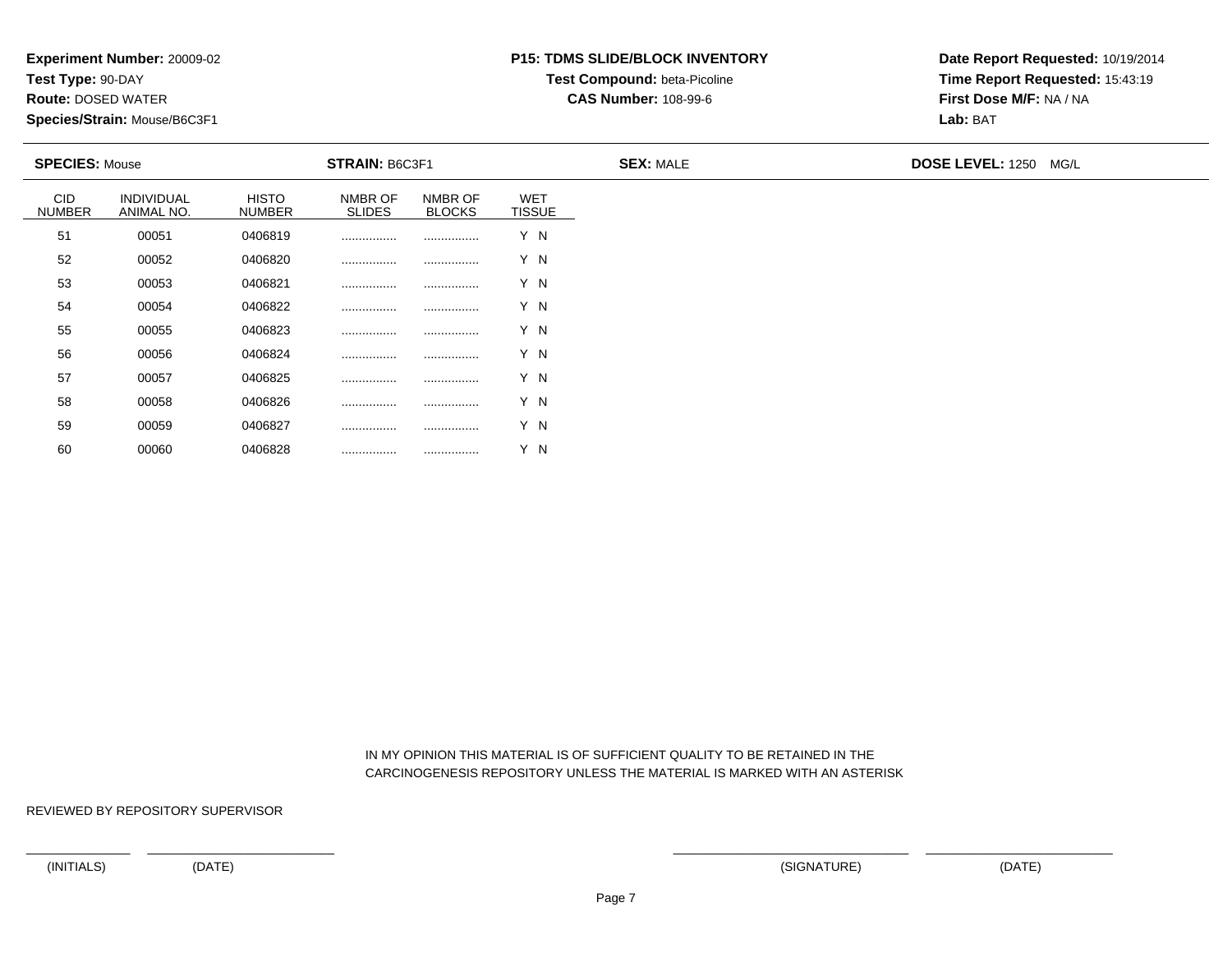**Test Type:** 90-DAY

70

**Route:** DOSED WATER

**Species/Strain:** Mouse/B6C3F1

# **P15: TDMS SLIDE/BLOCK INVENTORY**

**Test Compound:** beta-Picoline

**CAS Number:** 108-99-6

**Date Report Requested:** 10/19/2014**Time Report Requested:** 15:43:19**First Dose M/F:** NA / NA**Lab:** BAT

| <b>SPECIES: Mouse</b>       |                                 |                               | <b>STRAIN: B6C3F1</b>    |                          |                             | <b>SEX: FEMALE</b> | <b>DOSE LEVEL: 0</b> | MG/L |
|-----------------------------|---------------------------------|-------------------------------|--------------------------|--------------------------|-----------------------------|--------------------|----------------------|------|
| <b>CID</b><br><b>NUMBER</b> | <b>INDIVIDUAL</b><br>ANIMAL NO. | <b>HISTO</b><br><b>NUMBER</b> | NMBR OF<br><b>SLIDES</b> | NMBR OF<br><b>BLOCKS</b> | <b>WET</b><br><b>TISSUE</b> |                    |                      |      |
| 61                          | 00061                           | 0406829                       | .                        | .                        | Y N                         |                    |                      |      |
| 62                          | 00062                           | 0406830                       |                          |                          | Y N                         |                    |                      |      |
| 63                          | 00063                           | 0406831                       |                          |                          | Y N                         |                    |                      |      |
| 64                          | 00064                           | 0406832                       |                          |                          | Y N                         |                    |                      |      |
| 65                          | 00065                           | 0406833                       |                          |                          | Y N                         |                    |                      |      |
| 66                          | 00066                           | 0406834                       |                          |                          | Y N                         |                    |                      |      |
| 67                          | 00067                           | 0406835                       | .                        |                          | Y N                         |                    |                      |      |
| 68                          | 00068                           | 0406836                       |                          |                          | Y N                         |                    |                      |      |
| 69                          | 00069                           | 0406837                       |                          |                          | Y N                         |                    |                      |      |

 IN MY OPINION THIS MATERIAL IS OF SUFFICIENT QUALITY TO BE RETAINED IN THECARCINOGENESIS REPOSITORY UNLESS THE MATERIAL IS MARKED WITH AN ASTERISK

REVIEWED BY REPOSITORY SUPERVISOR

<sup>00070</sup> <sup>0406838</sup> ................ ................ Y N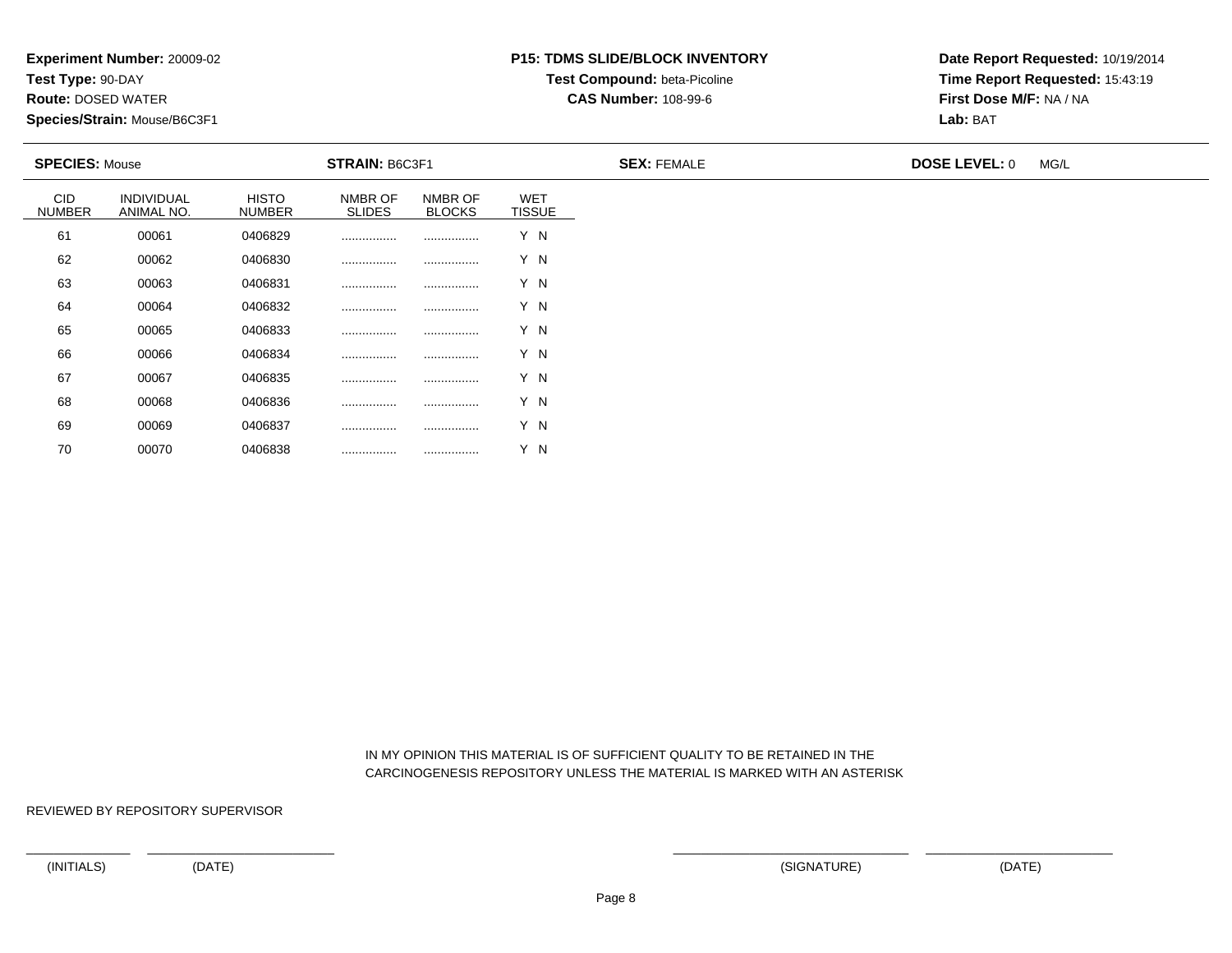**Test Type:** 90-DAY

80

**Route:** DOSED WATER

**Species/Strain:** Mouse/B6C3F1

# **P15: TDMS SLIDE/BLOCK INVENTORYTest Compound:** beta-Picoline

**CAS Number:** 108-99-6

**Date Report Requested:** 10/19/2014**Time Report Requested:** 15:43:19**First Dose M/F:** NA / NA**Lab:** BAT

| <b>SPECIES: Mouse</b>       |                          |                        | STRAIN: B6C3F1           |                          |                             | <b>SEX: FEMALE</b> | <b>DOSE LEVEL: 78</b> | MG/L |
|-----------------------------|--------------------------|------------------------|--------------------------|--------------------------|-----------------------------|--------------------|-----------------------|------|
| <b>CID</b><br><b>NUMBER</b> | INDIVIDUAL<br>ANIMAL NO. | HISTO<br><b>NUMBER</b> | NMBR OF<br><b>SLIDES</b> | NMBR OF<br><b>BLOCKS</b> | <b>WET</b><br><b>TISSUE</b> |                    |                       |      |
| 71                          | 00071                    | 0406839                |                          |                          | Y N                         |                    |                       |      |
| 72                          | 00072                    | 0406840                |                          |                          | Y N                         |                    |                       |      |
| 73                          | 00073                    | 0406841                |                          |                          | Y N                         |                    |                       |      |
| 74                          | 00074                    | 0406842                |                          |                          | Y N                         |                    |                       |      |
| 75                          | 00075                    | 0406843                |                          |                          | Y N                         |                    |                       |      |
| 76                          | 00076                    | 0406844                |                          |                          | Y N                         |                    |                       |      |
| 77                          | 00077                    | 0406845                |                          |                          | Y N                         |                    |                       |      |
| 78                          | 00078                    | 0406846                |                          |                          | Y N                         |                    |                       |      |
| 79                          | 00079                    | 0406847                | .                        |                          | Y N                         |                    |                       |      |

 IN MY OPINION THIS MATERIAL IS OF SUFFICIENT QUALITY TO BE RETAINED IN THECARCINOGENESIS REPOSITORY UNLESS THE MATERIAL IS MARKED WITH AN ASTERISK

REVIEWED BY REPOSITORY SUPERVISOR

<sup>00080</sup> <sup>0406848</sup> ................ ................ Y N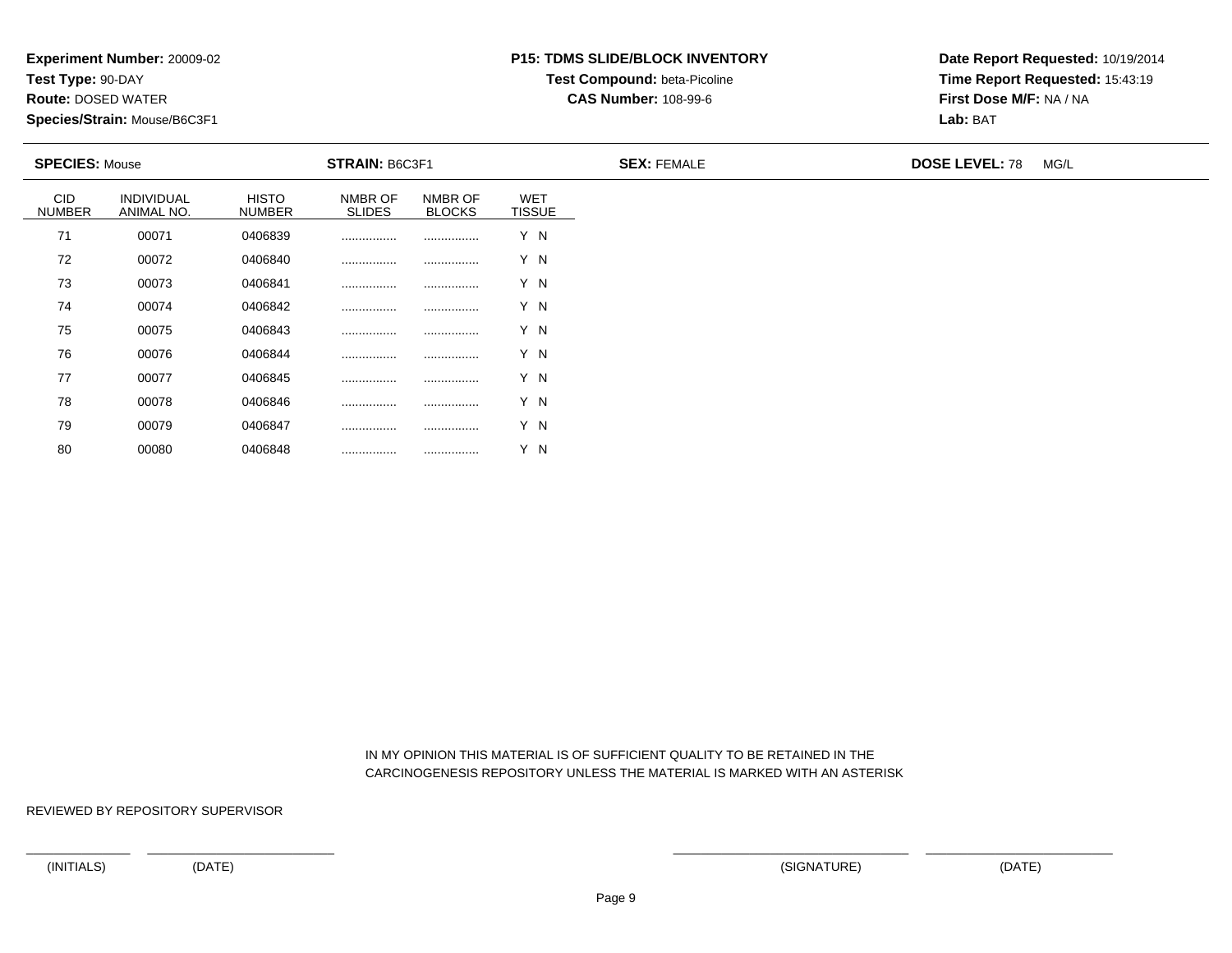**Test Type:** 90-DAY

90

**Route:** DOSED WATER

**Species/Strain:** Mouse/B6C3F1

# **P15: TDMS SLIDE/BLOCK INVENTORYTest Compound:** beta-Picoline

**CAS Number:** 108-99-6

**Date Report Requested:** 10/19/2014**Time Report Requested:** 15:43:19**First Dose M/F:** NA / NA**Lab:** BAT

| <b>SPECIES: Mouse</b>       |                          |                               | <b>STRAIN: B6C3F1</b>    |                          |                             | <b>SEX: FEMALE</b> | <b>DOSE LEVEL: 156</b><br>MG/L |
|-----------------------------|--------------------------|-------------------------------|--------------------------|--------------------------|-----------------------------|--------------------|--------------------------------|
| <b>CID</b><br><b>NUMBER</b> | INDIVIDUAL<br>ANIMAL NO. | <b>HISTO</b><br><b>NUMBER</b> | NMBR OF<br><b>SLIDES</b> | NMBR OF<br><b>BLOCKS</b> | <b>WET</b><br><b>TISSUE</b> |                    |                                |
| 81                          | 00081                    | 0406849                       |                          |                          | Y N                         |                    |                                |
| 82                          | 00082                    | 0406850                       |                          |                          | Y N                         |                    |                                |
| 83                          | 00083                    | 0406851                       |                          |                          | Y N                         |                    |                                |
| 84                          | 00084                    | 0406852                       |                          |                          | Y N                         |                    |                                |
| 85                          | 00085                    | 0406853                       | .                        |                          | Y N                         |                    |                                |
| 86                          | 00086                    | 0406854                       |                          |                          | Y N                         |                    |                                |
| 87                          | 00087                    | 0406855                       | .                        |                          | Y N                         |                    |                                |
| 88                          | 00088                    | 0406856                       | .                        |                          | Y N                         |                    |                                |
| 89                          | 00089                    | 0406857                       |                          |                          | Y N                         |                    |                                |

 IN MY OPINION THIS MATERIAL IS OF SUFFICIENT QUALITY TO BE RETAINED IN THECARCINOGENESIS REPOSITORY UNLESS THE MATERIAL IS MARKED WITH AN ASTERISK

REVIEWED BY REPOSITORY SUPERVISOR

<sup>00090</sup> <sup>0406858</sup> ................ ................ Y N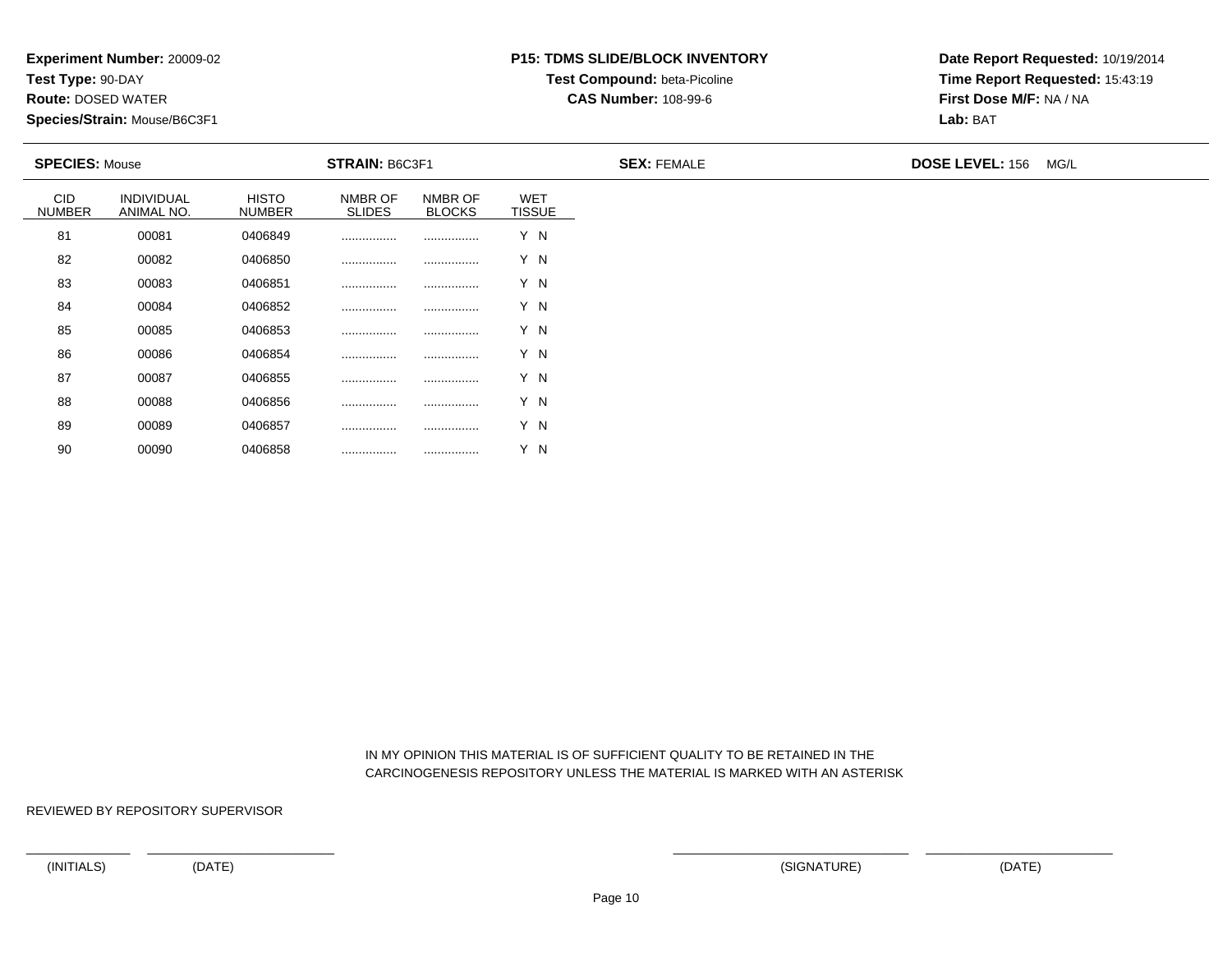**Test Type:** 90-DAY

100

**Route:** DOSED WATER

**Species/Strain:** Mouse/B6C3F1

# **P15: TDMS SLIDE/BLOCK INVENTORYTest Compound:** beta-Picoline

**CAS Number:** 108-99-6

**Date Report Requested:** 10/19/2014**Time Report Requested:** 15:43:19**First Dose M/F:** NA / NA**Lab:** BAT

| <b>SPECIES: Mouse</b>       |                          |                               | <b>STRAIN: B6C3F1</b>    |                          |                             | <b>SEX: FEMALE</b> | <b>DOSE LEVEL: 312</b><br>MG/L |
|-----------------------------|--------------------------|-------------------------------|--------------------------|--------------------------|-----------------------------|--------------------|--------------------------------|
| <b>CID</b><br><b>NUMBER</b> | INDIVIDUAL<br>ANIMAL NO. | <b>HISTO</b><br><b>NUMBER</b> | NMBR OF<br><b>SLIDES</b> | NMBR OF<br><b>BLOCKS</b> | <b>WET</b><br><b>TISSUE</b> |                    |                                |
| 91                          | 00091                    | 0406859                       |                          |                          | Y N                         |                    |                                |
| 92                          | 00092                    | 0406860                       |                          |                          | Y N                         |                    |                                |
| 93                          | 00093                    | 0406861                       |                          |                          | Y N                         |                    |                                |
| 94                          | 00094                    | 0406862                       |                          |                          | Y N                         |                    |                                |
| 95                          | 00095                    | 0406863                       |                          |                          | Y N                         |                    |                                |
| 96                          | 00096                    | 0406864                       |                          |                          | Y N                         |                    |                                |
| 97                          | 00097                    | 0406865                       |                          |                          | Y N                         |                    |                                |
| 98                          | 00098                    | 0406866                       |                          |                          | Y N                         |                    |                                |
| 99                          | 00099                    | 0406867                       |                          |                          | Y N                         |                    |                                |

 IN MY OPINION THIS MATERIAL IS OF SUFFICIENT QUALITY TO BE RETAINED IN THECARCINOGENESIS REPOSITORY UNLESS THE MATERIAL IS MARKED WITH AN ASTERISK

REVIEWED BY REPOSITORY SUPERVISOR

<sup>00100</sup> <sup>0406868</sup> ................ ................ Y N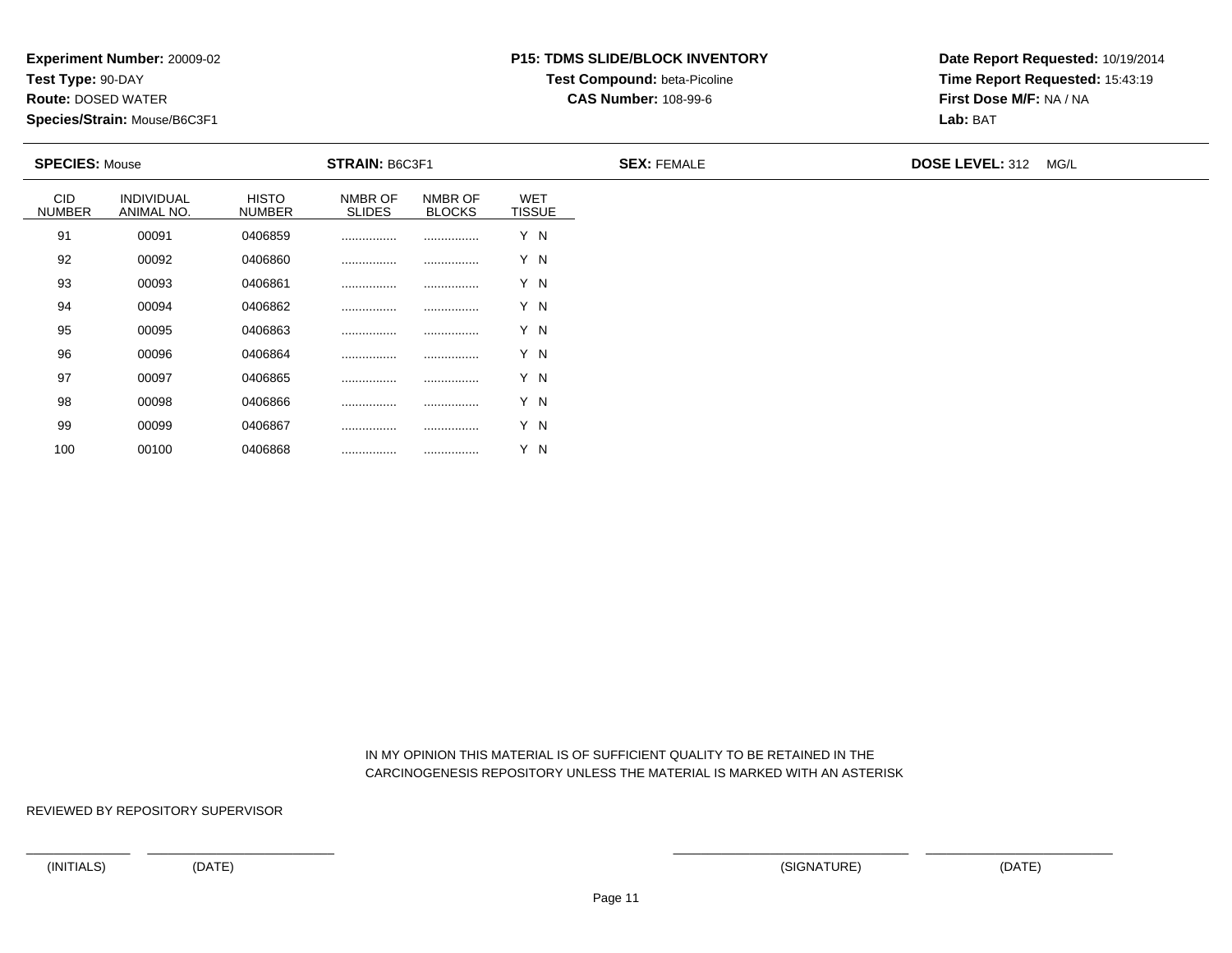**Test Type:** 90-DAY

110

**Route:** DOSED WATER

**Species/Strain:** Mouse/B6C3F1

# **P15: TDMS SLIDE/BLOCK INVENTORYTest Compound:** beta-Picoline

**CAS Number:** 108-99-6

**Date Report Requested:** 10/19/2014**Time Report Requested:** 15:43:19**First Dose M/F:** NA / NA**Lab:** BAT

| <b>SPECIES: Mouse</b>       |                          |                               | STRAIN: B6C3F1           |                          |                             | <b>SEX: FEMALE</b> | DOSE LEVEL: 625 MG/L |
|-----------------------------|--------------------------|-------------------------------|--------------------------|--------------------------|-----------------------------|--------------------|----------------------|
| <b>CID</b><br><b>NUMBER</b> | INDIVIDUAL<br>ANIMAL NO. | <b>HISTO</b><br><b>NUMBER</b> | NMBR OF<br><b>SLIDES</b> | NMBR OF<br><b>BLOCKS</b> | <b>WET</b><br><b>TISSUE</b> |                    |                      |
| 101                         | 00101                    | 0406869                       |                          |                          | Y N                         |                    |                      |
| 102                         | 00102                    | 0406870                       |                          |                          | Y N                         |                    |                      |
| 103                         | 00103                    | 0406871                       |                          |                          | Y N                         |                    |                      |
| 104                         | 00104                    | 0406872                       |                          |                          | Y N                         |                    |                      |
| 105                         | 00105                    | 0406873                       |                          |                          | Y N                         |                    |                      |
| 106                         | 00106                    | 0406874                       |                          |                          | Y N                         |                    |                      |
| 107                         | 00107                    | 0406875                       |                          |                          | Y N                         |                    |                      |
| 108                         | 00108                    | 0406876                       |                          |                          | Y N                         |                    |                      |
| 109                         | 00109                    | 0406877                       |                          |                          | Y N                         |                    |                      |

 IN MY OPINION THIS MATERIAL IS OF SUFFICIENT QUALITY TO BE RETAINED IN THECARCINOGENESIS REPOSITORY UNLESS THE MATERIAL IS MARKED WITH AN ASTERISK

REVIEWED BY REPOSITORY SUPERVISOR

<sup>00110</sup> <sup>0406878</sup> ................ ................ Y N